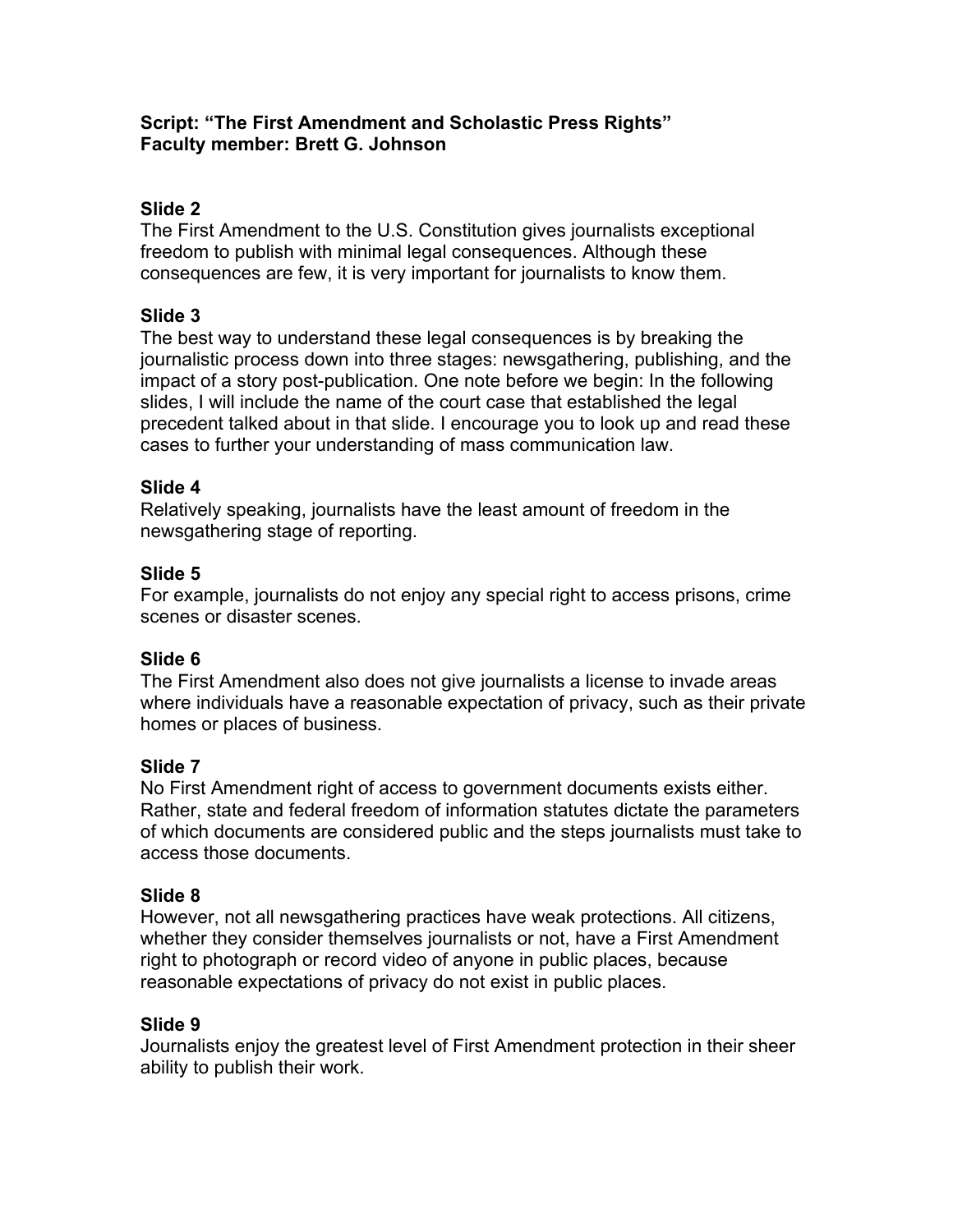## **Slide 10**

The U.S. Supreme Court has held that the act of government restraining publication – or *prior restraint* – is presumed unconstitutional.

### **Slide 11**

Such "prior restraints" are allowed only when the government can prove that the publication will cause certain, immediate and irreparable harm to life or property, which is a very difficult task.

#### **Slide 12**

In very rare circumstances, trial court judges can restrict the press from publishing information that may be prejudicial to a criminal defendant's right to a fair trial.

## **Slide 13**

Also, violations of copyright law can lead to restraints put on publication.

#### **Slide 14**

The First Amendment gives journalists a high level of protection from lawsuits and criminal sanctions that their publications may trigger.

#### **Slide 15**

For example, public officials and public figures can only recover for defamation if they can prove that journalists published false information about them with reckless disregard for whether that information was true or false.

## **Slide 16**

Also, plaintiffs can only recover for publication of private facts if they can prove that the facts are not a matter of public concern and their publication is highly offensive to a reasonable person.

## **Slide 17**

However, the publication of obscenity—defined as sexual or scatological images that appeal to prurient interests and have no legitimate artistic, educational or political value—is not protected and can lead to criminal charges against the publisher.

## **Slide18**

Generally speaking, as long as journalists legally obtain truthful information, they are free to publish that information without fear of criminal or civil repercussions. Such information includes names of juveniles. Some states have statutes that make it easier for juveniles to recover for publication of private facts about them, and journalists should be aware of these. But, once again, if journalists publish truthful information that they have obtained legally, they should be safe from legal problems.